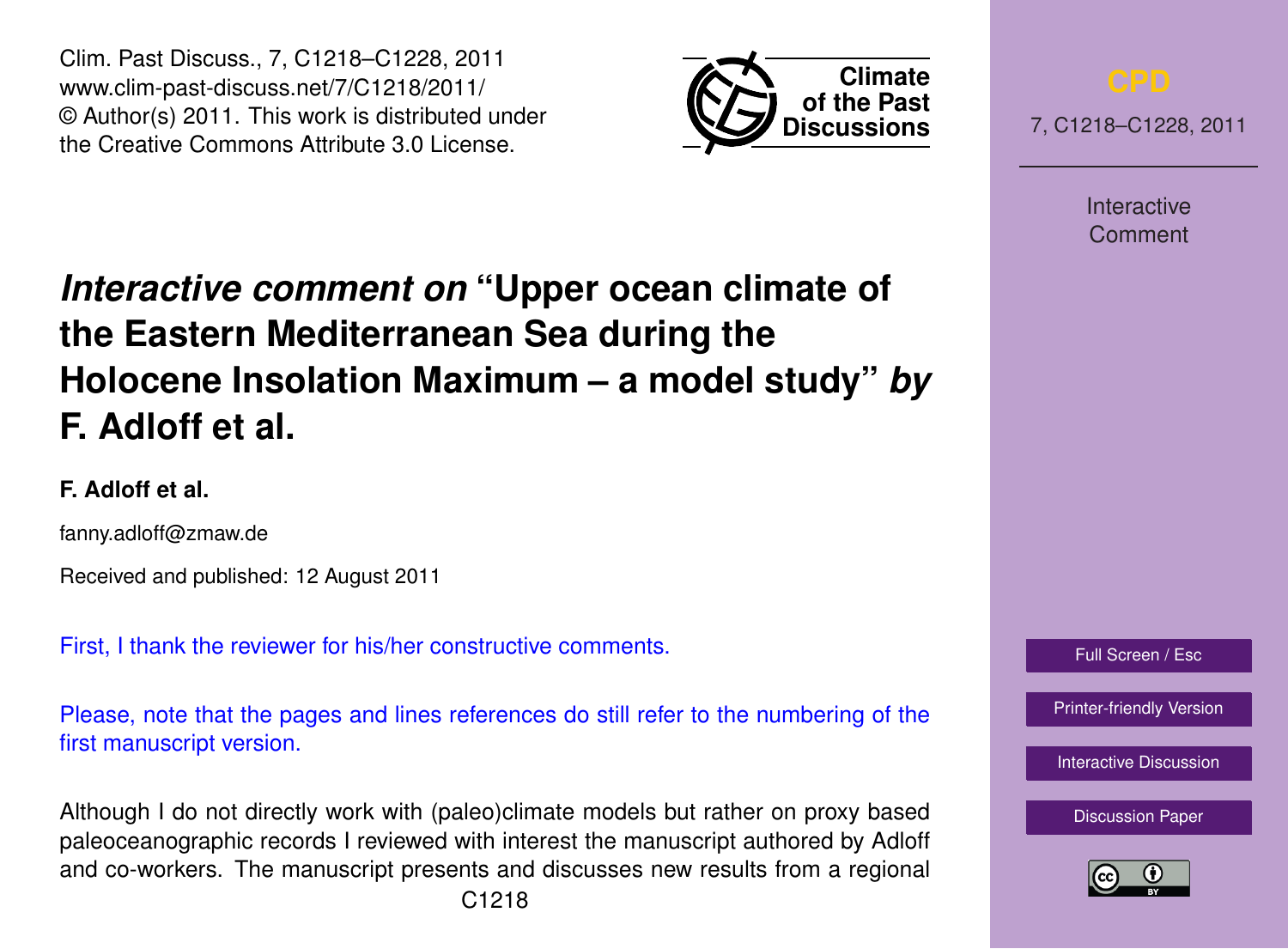ocean general circulation model (OGCM) experiment forced by atmospheric input derived from global simulations. The OGCM experiment provides a reconstruction of the â€IJupper ocean climate of the Eastern Mediterranean Sea during the Holocene Insolation Maximum. My limited knowledge of several aspects of the commonly used (paleo)climate models prevents me from commenting on the model setup as well as on the other technical aspects of the model itself. I will rather focus my comments on whether this study is important or not for the "Mediterranean" climate and ocean communities and I will stress on those aspects that will need to be developed and/or improved, especially on those concerning the model-data comparison.

## **General comments**

I think this manuscript investigates an interesting time interval that in the Eastern Mediterranean Sea coincided with the deposition of the sapropel S1. However, the Authors focus only on the temperature changes associated with the Holocene Insolation Maximum and neglect the contemporaneous changes in sea surface salinity that, according to proxy-based recnstructions, played by far a more important role in the deposition of the sapropel layers (including S1). I personally find it hard to argue that SST changes are so important for the water mass dynamics in a basin with a vertical circulation of water masses that is primarily "salt driven". However, if the Authors, as I sense, have a different view they should more clearly put it forward, or else the connection with the sapropel S1 deposition is hard to follow.

We agree that our introduction did not transmit an adequate message about the focus of the present study. For this reason, we revised our introduction trying to state our goals more clearly.

7, C1218–C1228, 2011

Interactive Comment

Full Screen / Esc

[Printer-friendly Version](http://www.clim-past-discuss.net/7/C1218/2011/cpd-7-C1218-2011-print.pdf)

[Interactive Discussion](http://www.clim-past-discuss.net/7/1457/2011/cpd-7-1457-2011-discussion.html)

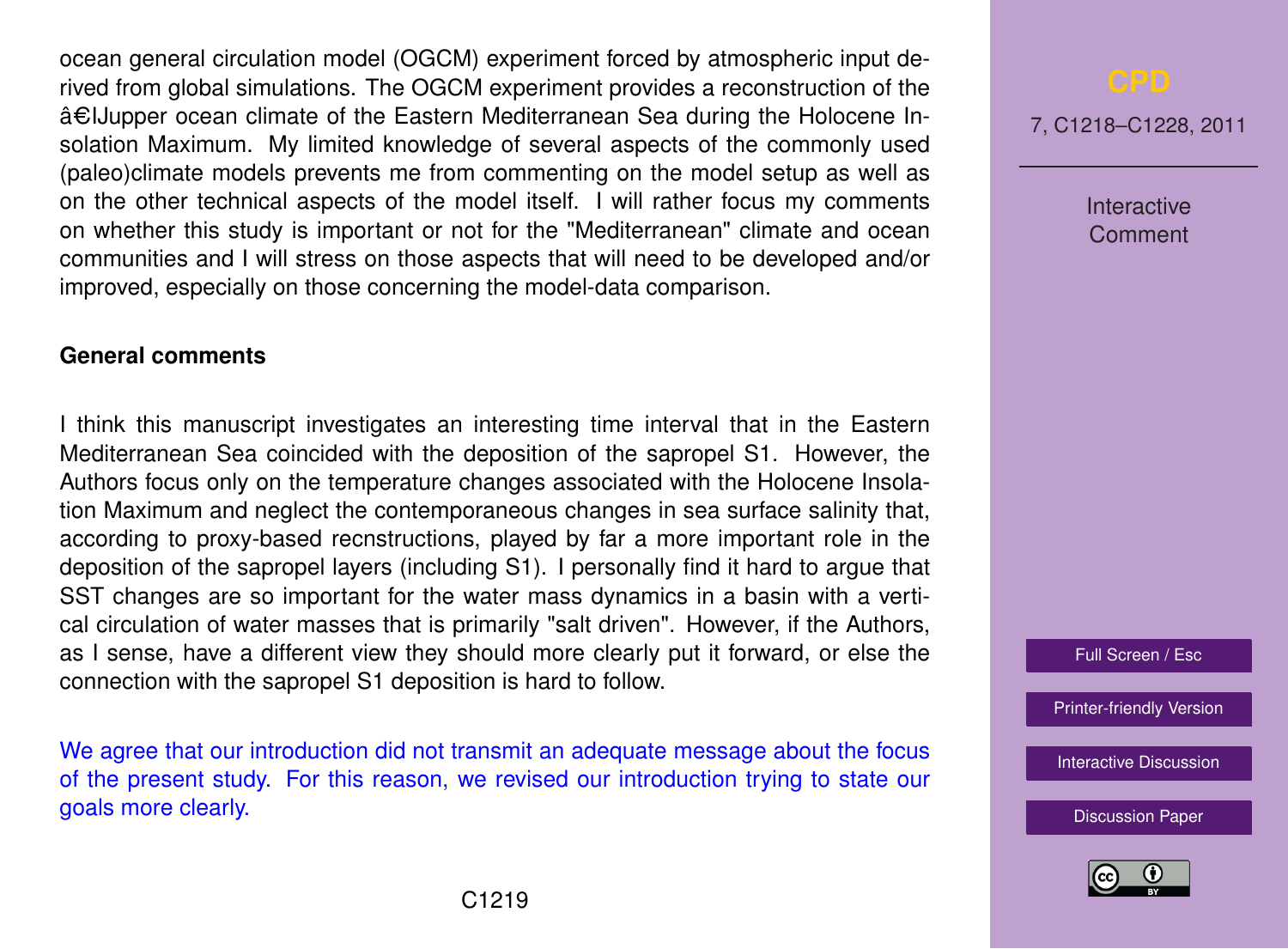The purpose of the study was to model the effect of insolation alone on the upper ocean state of the Mediterranean during the early Holocene. This is an essential first step preceding further studies where freshwater forcing could be added in a transient experiment to the insolation-driven model state in an attempt to simulate the inception of sapropel deposition. The investigation of the insolation effect alone proved sufficiently interesting to warrant publication, because it yielded a novel interpretation on proxy-based reconstruction of the basin.

Through the model analysis, we found interesting patterns and their associated processes which were relevant for present as well as for past climates and which had never been suggested in the literature before. These processes could explain the signal detected by the proxies.

We totally agree with the referee that SSS changes are essential for inducing state with stagnating deep water. The following step to this study will be to test different fresh water perturbations (e.g. opening of the Bosphorus, enhanced Nile runoff, freshening from the Atlantic, increased precipitation) and investigate how does the deep ventilation react to these changes. However, as we explained above, the present study does not deal with the sapropel formation.

Nevertheless, because a discourse with the sapropel issue is inescapable, we added in the new version, more discussion on the salinity changes displayed in our simulations and their influence on the vertical stratification and thus on the deeper water ventilation (section 4.2).

Contrary to previous studies (e.g., Myers et al., 1998 – Paleoceanography, 13, 586- 606; Myers and Rohling, 2002 – Quaternary Research, 53, 98-104) the Authors do 7, C1218–C1228, 2011

Interactive **Comment** 



[Printer-friendly Version](http://www.clim-past-discuss.net/7/C1218/2011/cpd-7-C1218-2011-print.pdf)

[Interactive Discussion](http://www.clim-past-discuss.net/7/1457/2011/cpd-7-1457-2011-discussion.html)

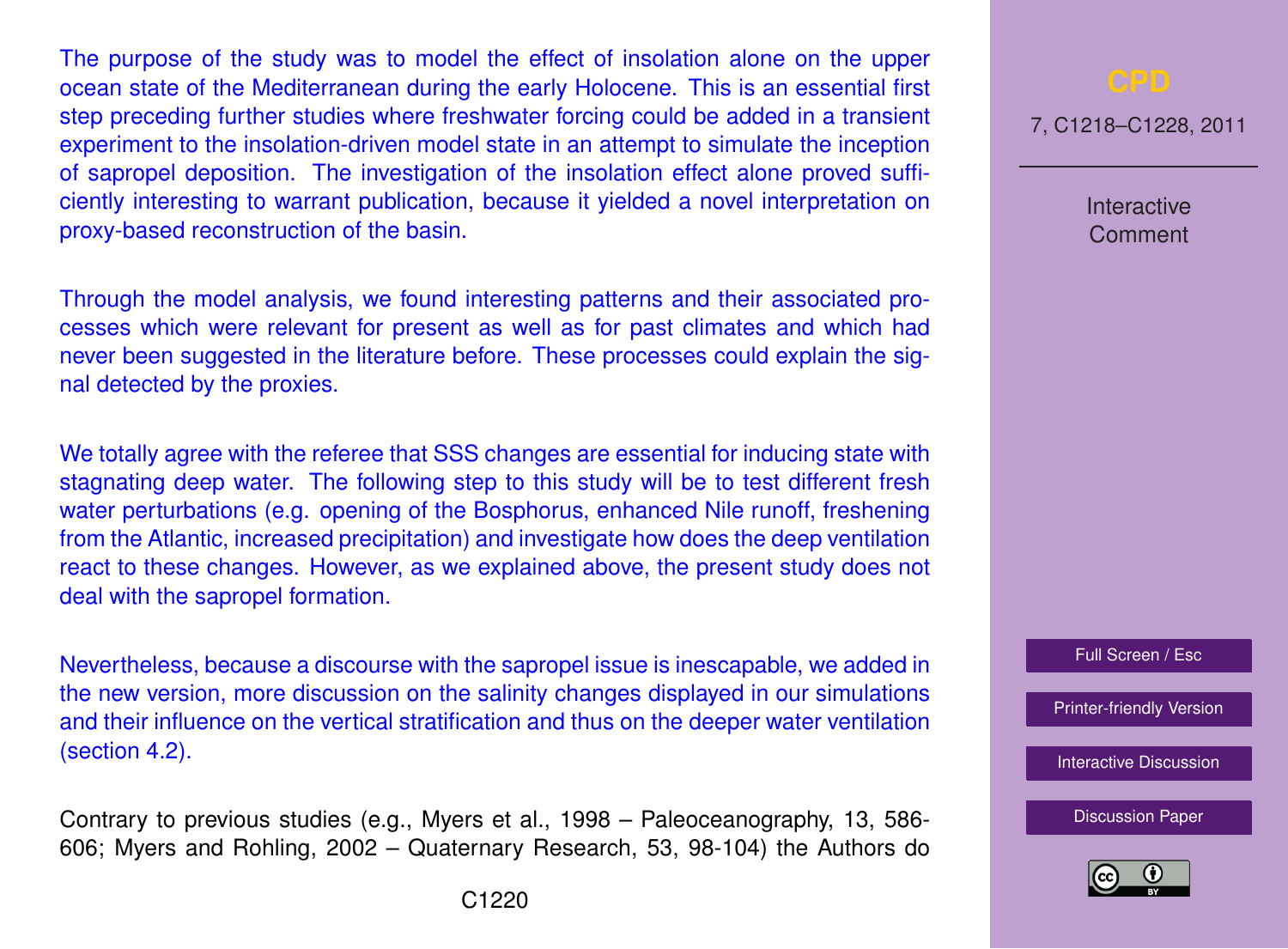not force their OGCM experiment with sea surface temperatures and salinities derived by early Holocene proxy-based reconstructions but use those reconstructions, which are derived from a manuscript in preparation, to validate their model. I do find this approach interesting but at the same time I think that manuscripts in preparation (i.e., Kucera et al.) – thus not (yet) subject to peer-review – should not be intensively referred to, let alone used to support/validate the Authors – conclusions as it is the case for this manuscript. Furthermore, I think that data-model comparison should be also discussed by means of cross-plots and not simply by means of contour maps as the Authors do. Only by using cross-plots the actual offsets between modeled and reconstructed properties can be visually and quantitatively assessed.

The comparison with assumption-free model output with independent proxy data is indeed the interesting aspect of this paper. Therefore, we cannot avoid citing the study in preparation because the reconstructions we use for the comparison are based on this study. We are aware that this paper has not been subject to peer-review yet, but the methodology has already been validated (Hayes, 2005).

Following your advice, we added a table with error estimation and mean biases and an associated discussion in section 4.4.3. We also included cross-plots. These crossplots display for each experiment the fit between the reconstructions and the model data at each core location, for the absolute SST and 0-30 m temperature. Both materials are supplying an easier estimation of the added-value of the new comparative method.

I think that the sections presenting the results and those dealing with the discussion of the results should be kept separate to avoid confusing the reader. While reading section 4 I was thinking that those were the results, while in the end I realized that it was the discussion as section 5 deals with the conclusions already.

7, C1218–C1228, 2011

Interactive Comment



[Printer-friendly Version](http://www.clim-past-discuss.net/7/C1218/2011/cpd-7-C1218-2011-print.pdf)

[Interactive Discussion](http://www.clim-past-discuss.net/7/1457/2011/cpd-7-1457-2011-discussion.html)

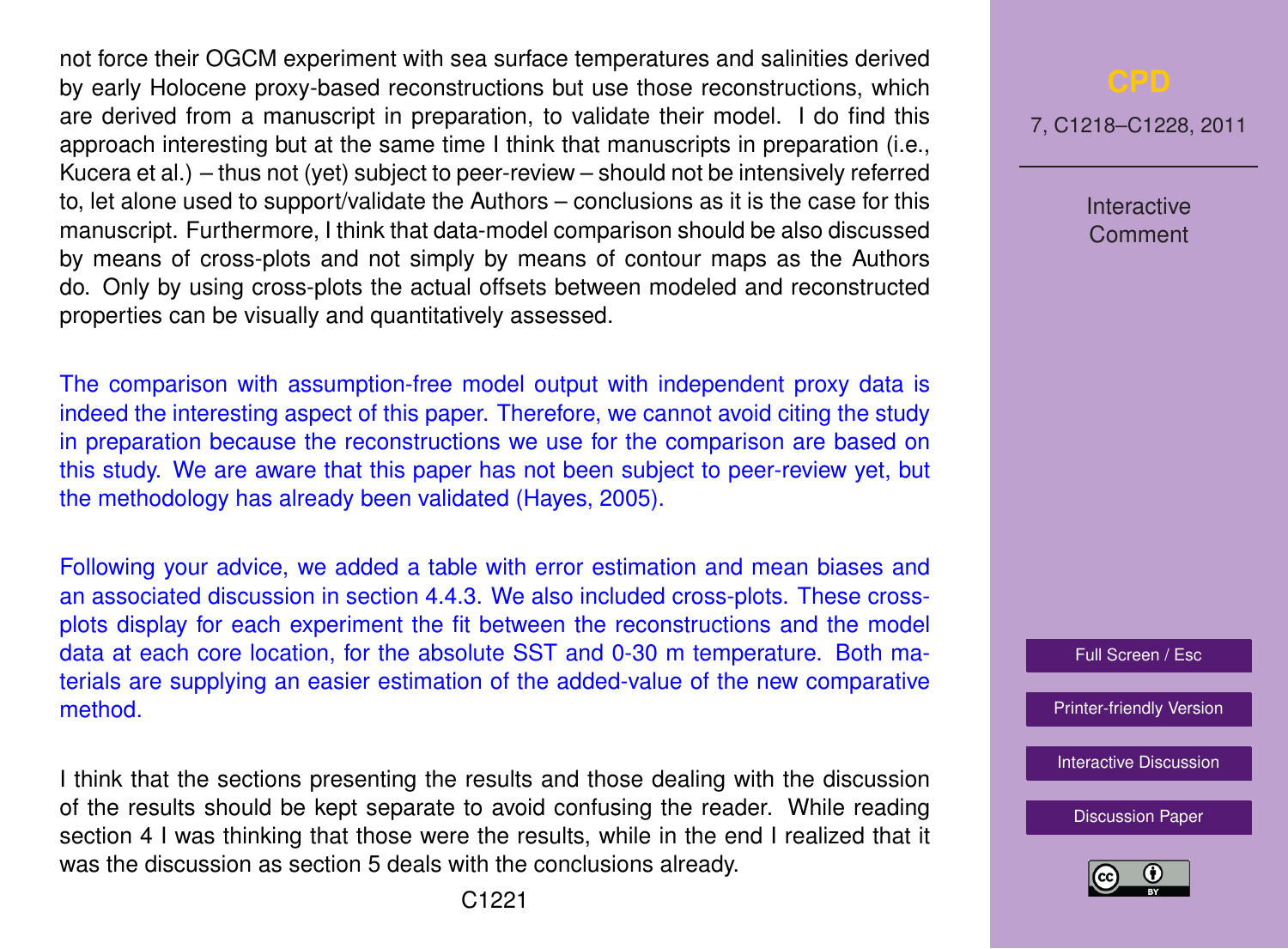We decided to organize the paper with the discussion inserted into each section. Indeed, the investigation of the processes responsible for the subsurface warming and the proxy-data comparison are two parts quite independent from each other. For this reason, we think that it was better suited to organize it that way than adding a common 'discussion' section at the end, which would rather confuse the reader (to our point of view).

Finally, I note that the figures presented in the manuscript are very many  $(N = 21)$  and should be largely reduced (by at least 50-60 %. The same holds for the numerous acronyms that are used throughout the manuscript; they make it really hard to the reader to follow the story at times.

In the new version, we removed Fig. 15 and Fig. 17, and reduced the number of panels in Fig. 16 (please note, that the figures number refer of course to the former manuscript version). We also strongly reduced the discussion about the difference between "wind stress" and "wind speed".

In the part dealing with the model-proxy comparison, we removed Fig. 18 and Fig. 20, and replaced them by cross-plots.

The extensive use of acronyms is justified as it makes the sentence structure easier to follow and reduces the extent of the text significantly. We believe all acronyms have been explained clearly and their number does not exceed what is typically used in oceanographic papers.

## **Specific comments**

7, C1218–C1228, 2011

Interactive Comment

Full Screen / Esc

[Printer-friendly Version](http://www.clim-past-discuss.net/7/C1218/2011/cpd-7-C1218-2011-print.pdf)

[Interactive Discussion](http://www.clim-past-discuss.net/7/1457/2011/cpd-7-1457-2011-discussion.html)

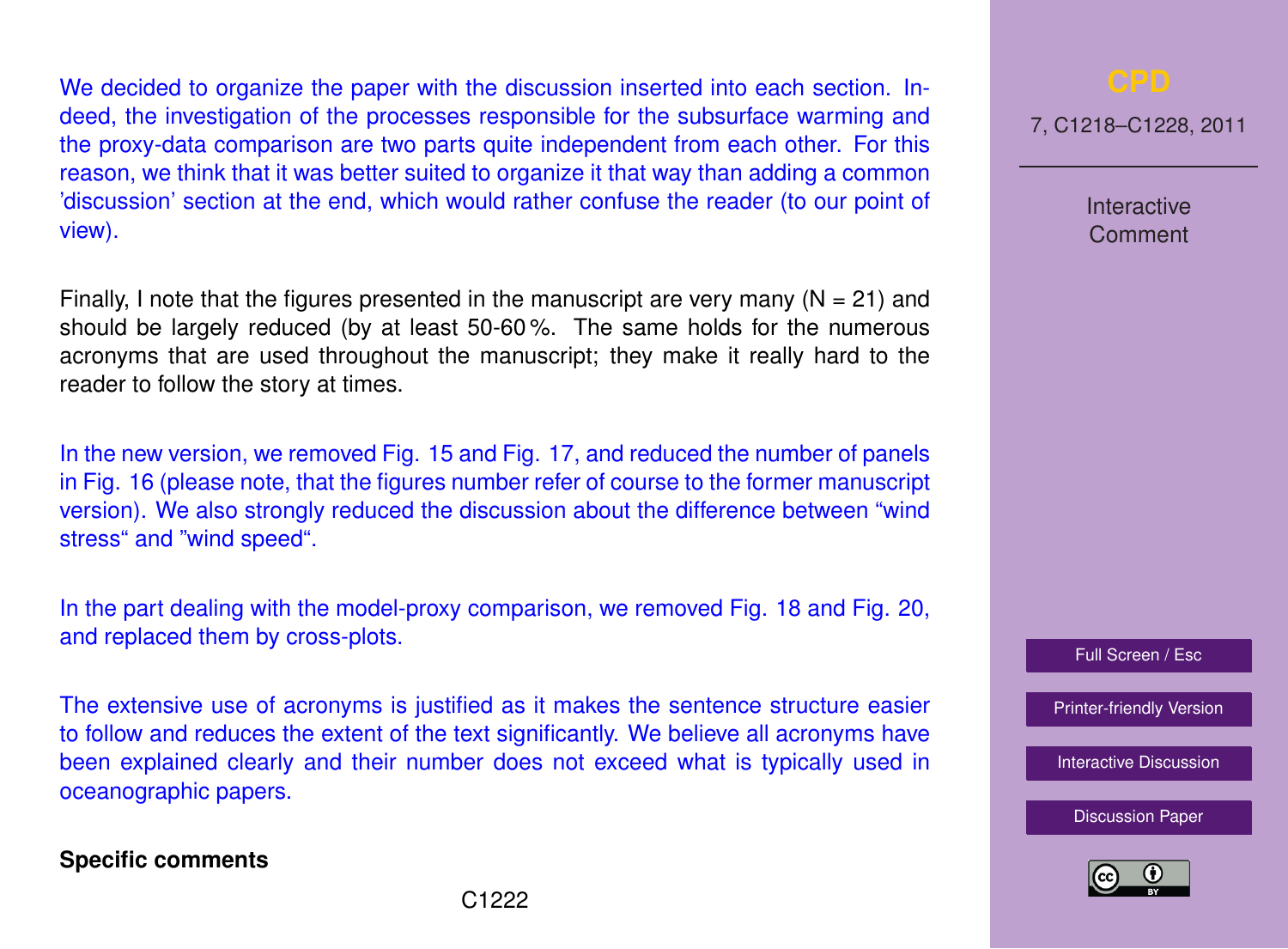Page 1459, Lines 1-6: It should be noted that large part (if not all) of the domains of the boreal summer monsoon witnessed an intensification during the early to middle Holocene period and not simply the North African Monsoon. This statement should be revised in my opinion.

In the new version, this statement has been revised following your advice.

Page 1459, Lines 11-15: I think there is broad consensus on the fact that the sea surface freshening (e.g., Rohling et al., 2004 – Marine Micropaleontology, 50, 89-123) rather than sea surface warming reduced/suppressed the deepwater formation processes during sapropel deposition. I found this statement somewhat misleading (see my general comment).

We are aware of that, nevertheless some studies (e.g. Emeis 2003) also considered the warming as one of the agents invoking surface density decrease (together with the freshening), so we found it appropriate to mention it as one of the hypothesis in the introduction. However, according to your comment, we modified the new version and only mention the freshening.

*Emeis, K.-C., et al., Eastern Mediterranean surface water temperatures and d18O composition during deposition of sapropels in the late Quaternary, Paleoceanography, 18(1), 1005, doi:10.1029/2000PA000617, 2003*

Page 1461, Lines 16-25: I would suggest that the Authors update their list of references concerning the Mediterranean-Black Seas reconnection by looking at the study authored by Soulet et al. (2011, Quaternary Science Reviews,1019-1026).

7, C1218–C1228, 2011

Interactive Comment

Full Screen / Esc

[Printer-friendly Version](http://www.clim-past-discuss.net/7/C1218/2011/cpd-7-C1218-2011-print.pdf)

[Interactive Discussion](http://www.clim-past-discuss.net/7/1457/2011/cpd-7-1457-2011-discussion.html)

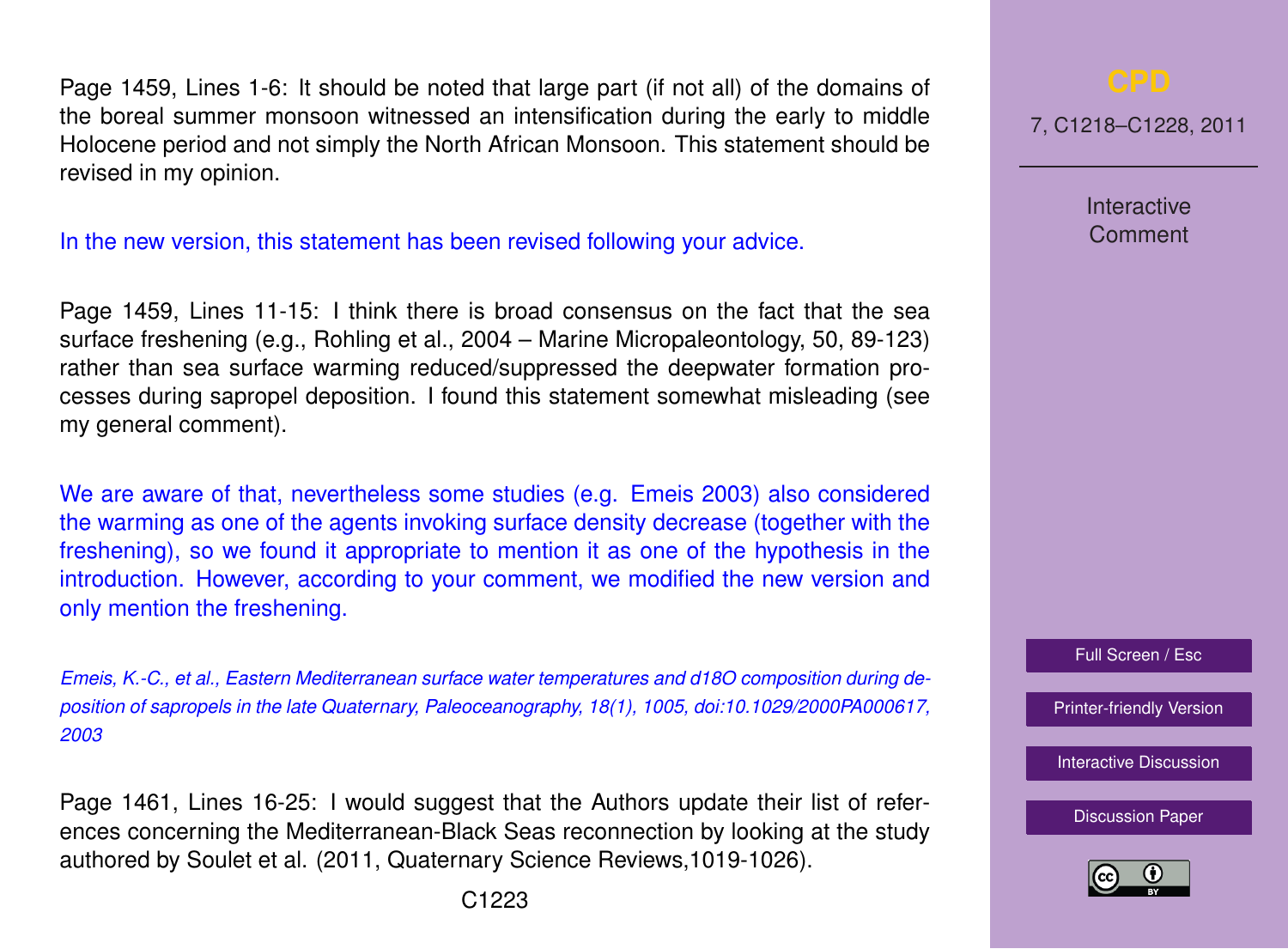# This reference has been included in the new version of the manuscript.

Page 1469, Lines 11-12: In summer, the intensified North African monsoon is responsible for enhanced P over the Levantine Sea:

I think there is clear evidence from a wealth of paleoclimate archives from the Middle East and Red Sea (e.g., Arz et al., 2003 – Science, 300, 118-121) that "monsoon moisture" never reached the Mediterranean borderlands during the Holocene Insolation Maximum. I think that the Authors should discuss this point more in detail also taking into account the relevant literature.

In the new version of the manuscript, we included 4 new diagrams to Fig. 6 with annual mean anomalies of P and E.

In fact, the modelled increased precipitation over North Africa almost reaches the Northeastern African coast, this is especially true for summer. However, over the Mediterranean Sea, the summer P increase is due to an enhanced recycling of the precipitated water.

So, consistently to your point, we modified our statement in the new version.

Page 1478, Lines 22-29: I think the Authors should provide some more information on the planktonic foraminiferal species that have been used to generate the transfer function reconstruction of the annual and seasonal SSTs that they compare to their model data. Differently from what happens during the winter season, most of the planktonic foraminifera inhabiting the eastern Mediterranean in summer are symbiontbearing



7, C1218–C1228, 2011

Interactive Comment

Full Screen / Esc

[Printer-friendly Version](http://www.clim-past-discuss.net/7/C1218/2011/cpd-7-C1218-2011-print.pdf)

[Interactive Discussion](http://www.clim-past-discuss.net/7/1457/2011/cpd-7-1457-2011-discussion.html)

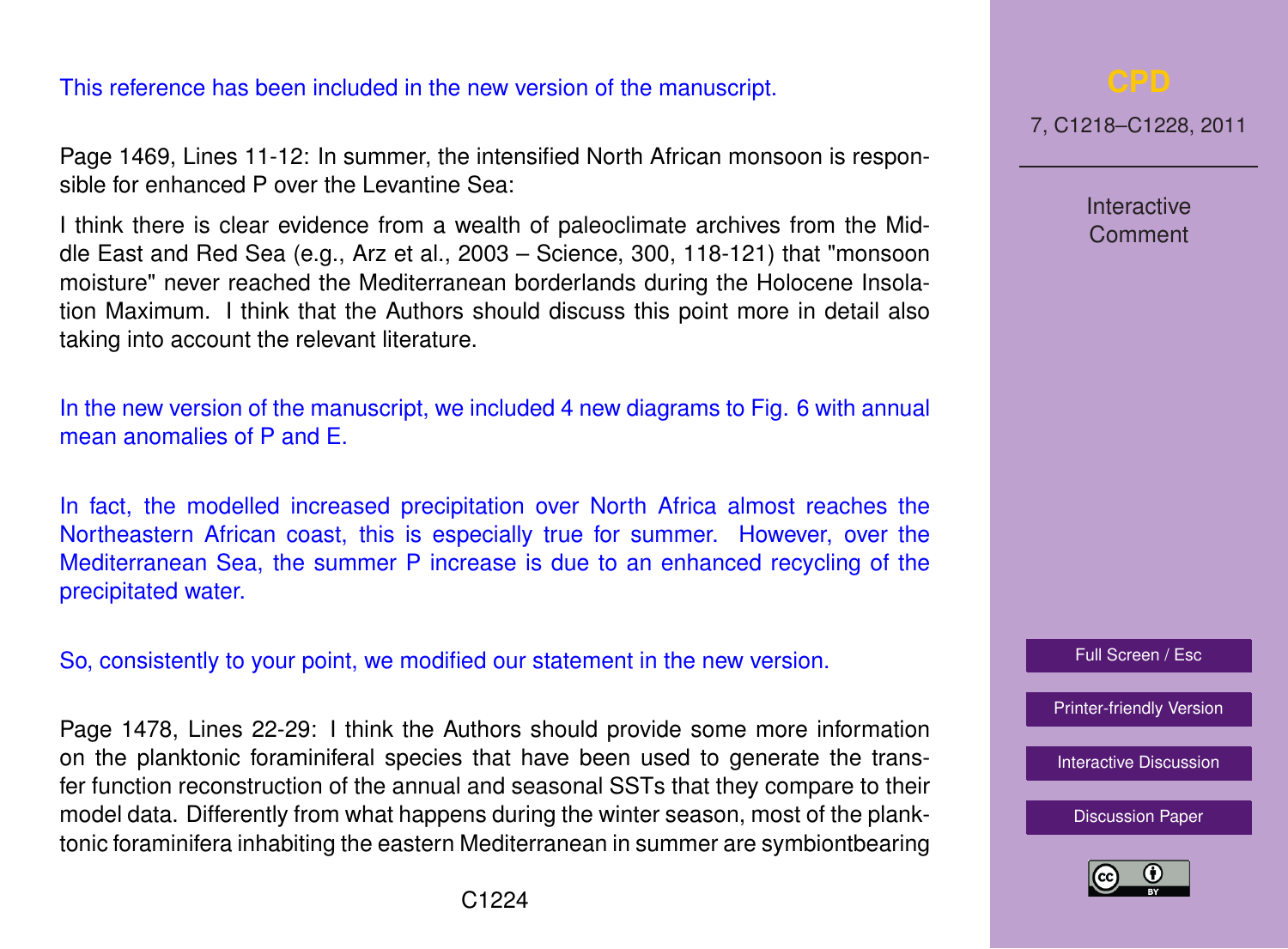spinose species such as, e.g., Globigerinoides ruber and Globigerinoides sacculifer. These species due to their symbiont-bearing character dwell at the very top 20-50 m of water column, as they need light for their photosynthetic symbionts. As the Authors state, the major disagreement between model and proxy data is restricted to summer SST: and I am not so convinced that can be entirely explained in terms of habitat of the planktonic foraminifera used to derive summer SSTs. In my opinion this point should be clarified and/or discussed in more detail.

The foraminiferal assemblages in the eastern Mediterranean during the HIM were indeed dominated by shallow-dwelling spinose species, including G. ruber, G. bulloides, G. rubescens, G. tenella, G. siphonifera and O. universa. The habitat of these species is known to be limited to the mixed layer, which typically corresponds to the photic zone. It is thus correct to argue that the transfer function results cannot be explained by processes occurring at subthermocline depths. But this is not what we are proposing. The transfer function used to convert the assemblage counts to SST has been calibrated to SST at 10-m depth. The habitat of the species represented in the assemblages is clearly deeper than that and the interpretation we use (0-30 m average) is entirely realistic. The scenario we favor is one where the mixed-layer community of dominantly symbiont-bearing planktonic foraminifera has been exposed in the area S off Crete to a "no-analog" water column structure. The surface temperature by itself did not become higher, but the thickness of the warm layer increased. The foraminiferal community changed in a manner that the transfer functions interpreted as an increase in temperature at the level to which they were calibrated (10 m). We argue here that this strict depth-level attribution of the warming signal by the transfer functions is not necessarily correct, because of the "no-analog" upper water column structure. If such upper water column structure is not sufficiently represented in the calibration dataset (because it does not occur today), then the transfer function for obvious reasons cannot reliably extract the actual SST signal from such assemblages.

7, C1218–C1228, 2011

Interactive Comment

Full Screen / Esc

[Printer-friendly Version](http://www.clim-past-discuss.net/7/C1218/2011/cpd-7-C1218-2011-print.pdf)

[Interactive Discussion](http://www.clim-past-discuss.net/7/1457/2011/cpd-7-1457-2011-discussion.html)

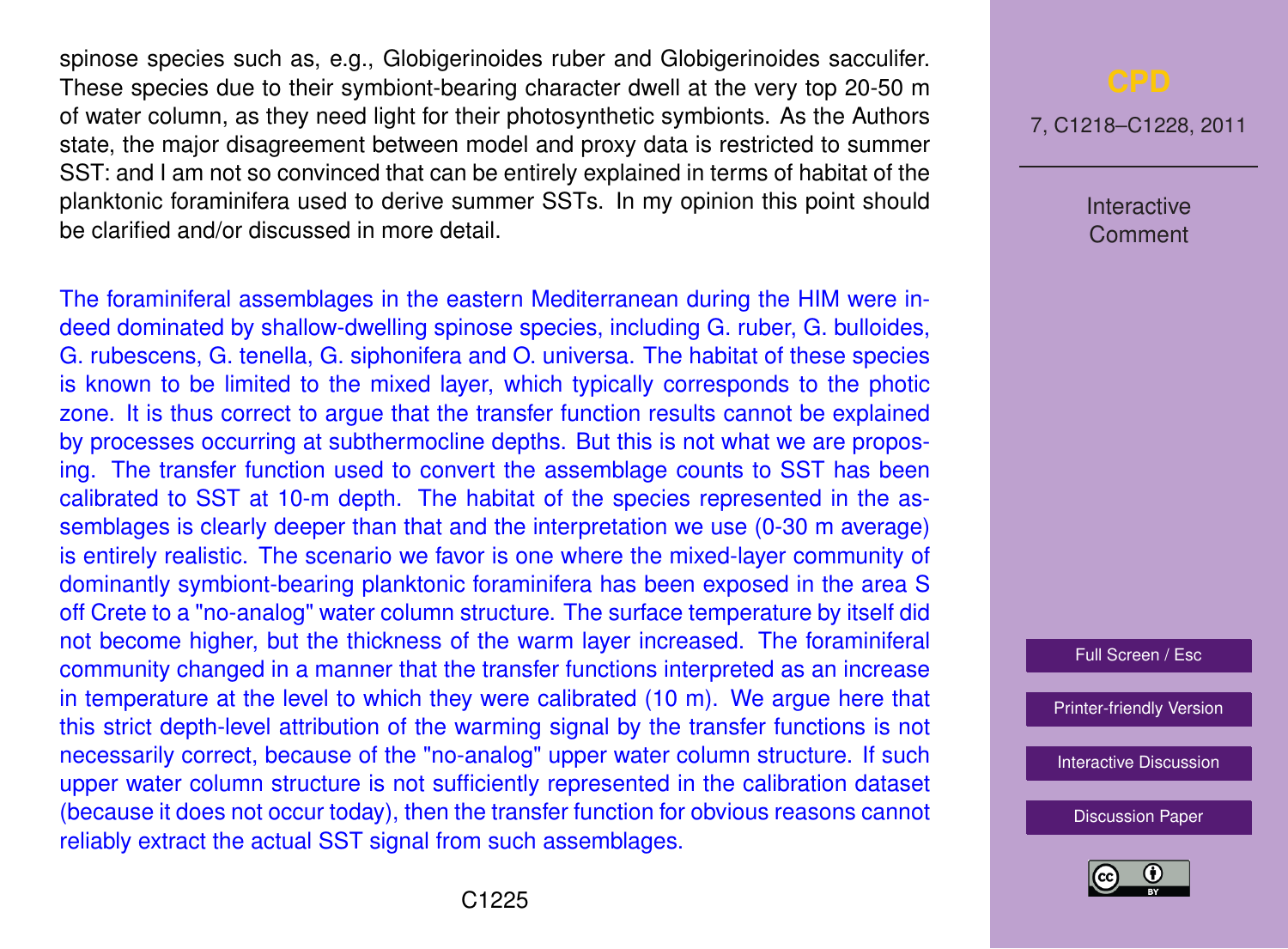Page 1479, Lines 1-29: I think that comparisons between instrumental measurements and proxy-based reconstructions of ocean properties (in this case SSTs) are often extremely challenging. Generally speaking, most proxy-based reconstructions seem to provide fairly reliable assessments of the magnitude of change between two time intervals (e.g., between Last Glacial Maximum and Holocene) but fail to accurately reproduce the instrumental record across the last decades and/or centuries. Mostly, this is due the nature of the sedimentary record itself, the internal natural variability within each sediment sample analyzed, and the calibration uncertainties. I wonder if the Authors, instead of comparing the reconstructed SSTs for the 9.5-8.5 ka BP interval, could make a comparison with the temperatures that are obtained from foraminiferal transfer functions obtained from Mediterranean surface sediment samples (i.e., modern). In my view this would be by far more comparable to the 9K1/9K2 vs. CTRL simulation comparisons that the Author discuss. This applies also to section 4.3.5.

The transfer function calibration, as presented by Hayes et al. (2005) shows no significant spatial bias. This means that planktonic foraminiferal assemblages in modern coretops throughout the Mediterranean Sea when converted to SST using the ANN method yields values randomly deviating from the actual SST in the region where they were deposited. Unfortunately, for many of the cores used to derive the transferfunction SST, there are no coretop data or the coretops have been disturbed and are not modern. However, Fig. ?? shows that the HIM SST pattern derived from the transfer functions is robust with respect to the process raised by the referee, because in the region of interest, all coretop assemblages yielded deviations from the actual SST smaller than the RMSEP of the calibration, whereas the HIM SST anomaly exceeded the RMSEP of the proxy calibration.

The caption of the figure is: "Spatial structure of summer (JAS) SST residuals (ANN average of ten best networks – WOA98). Yellow circles indicate coretops with residuals

7, C1218–C1228, 2011

Interactive Comment

Full Screen / Esc

[Printer-friendly Version](http://www.clim-past-discuss.net/7/C1218/2011/cpd-7-C1218-2011-print.pdf)

[Interactive Discussion](http://www.clim-past-discuss.net/7/1457/2011/cpd-7-1457-2011-discussion.html)

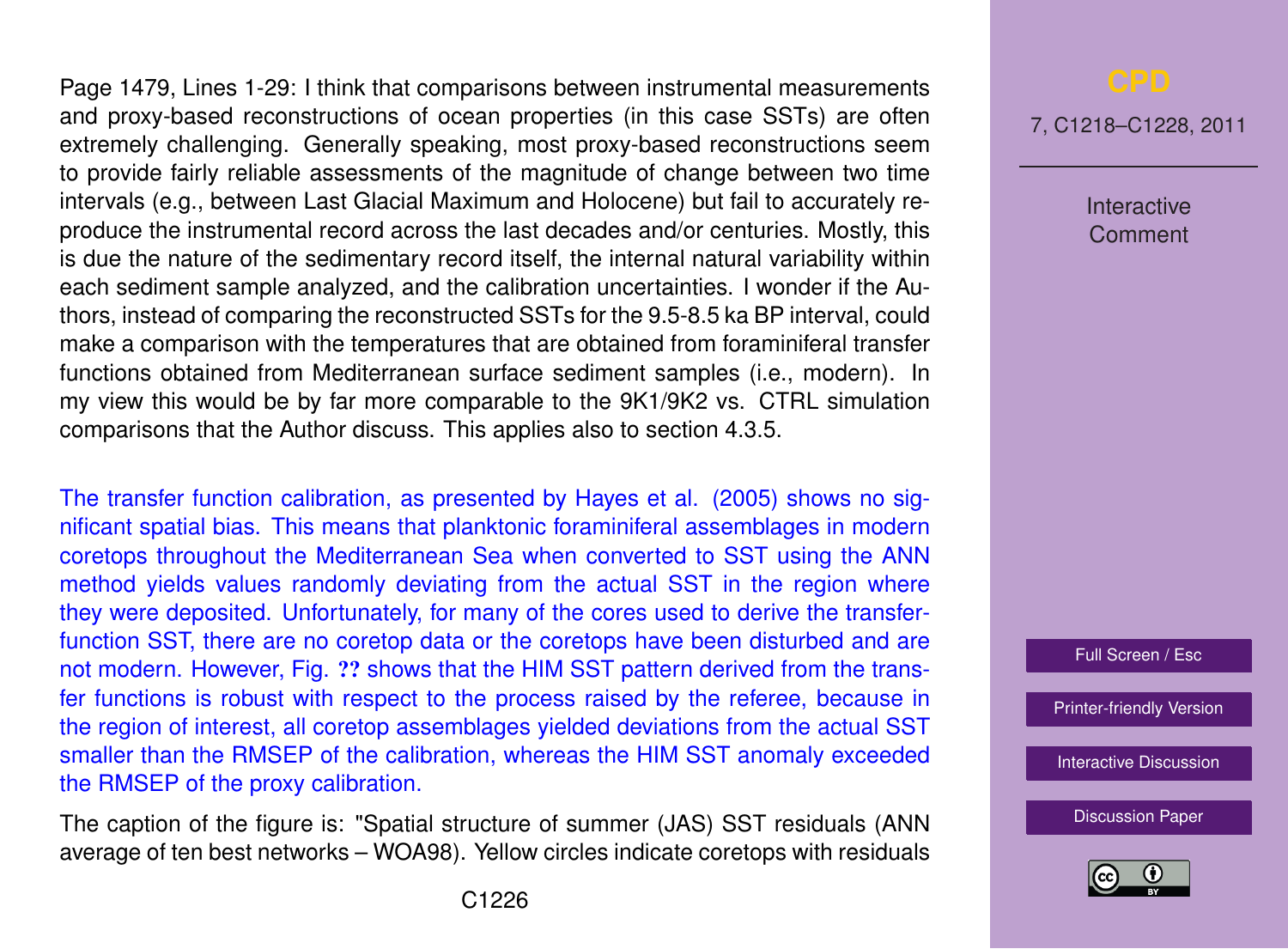within +/- 1 RMSEP (1.14 $\degree$ CC), red circles indicate samples where the ANN method overestimated the instrumental WOA98 value by more than 1 RMSEP and blue circles indicate samples where the ANN method underestimated the instrumental WOA98 value by more than 1 RMSEP. Note the ANN method did not produce any systematic bias in the region centred on Crete, where the HIM warm anomaly has been observed."



Interactive Comment

Full Screen / Esc

[Printer-friendly Version](http://www.clim-past-discuss.net/7/C1218/2011/cpd-7-C1218-2011-print.pdf)

[Interactive Discussion](http://www.clim-past-discuss.net/7/1457/2011/cpd-7-1457-2011-discussion.html)



Interactive comment on Clim. Past Discuss., 7, 1457, 2011.